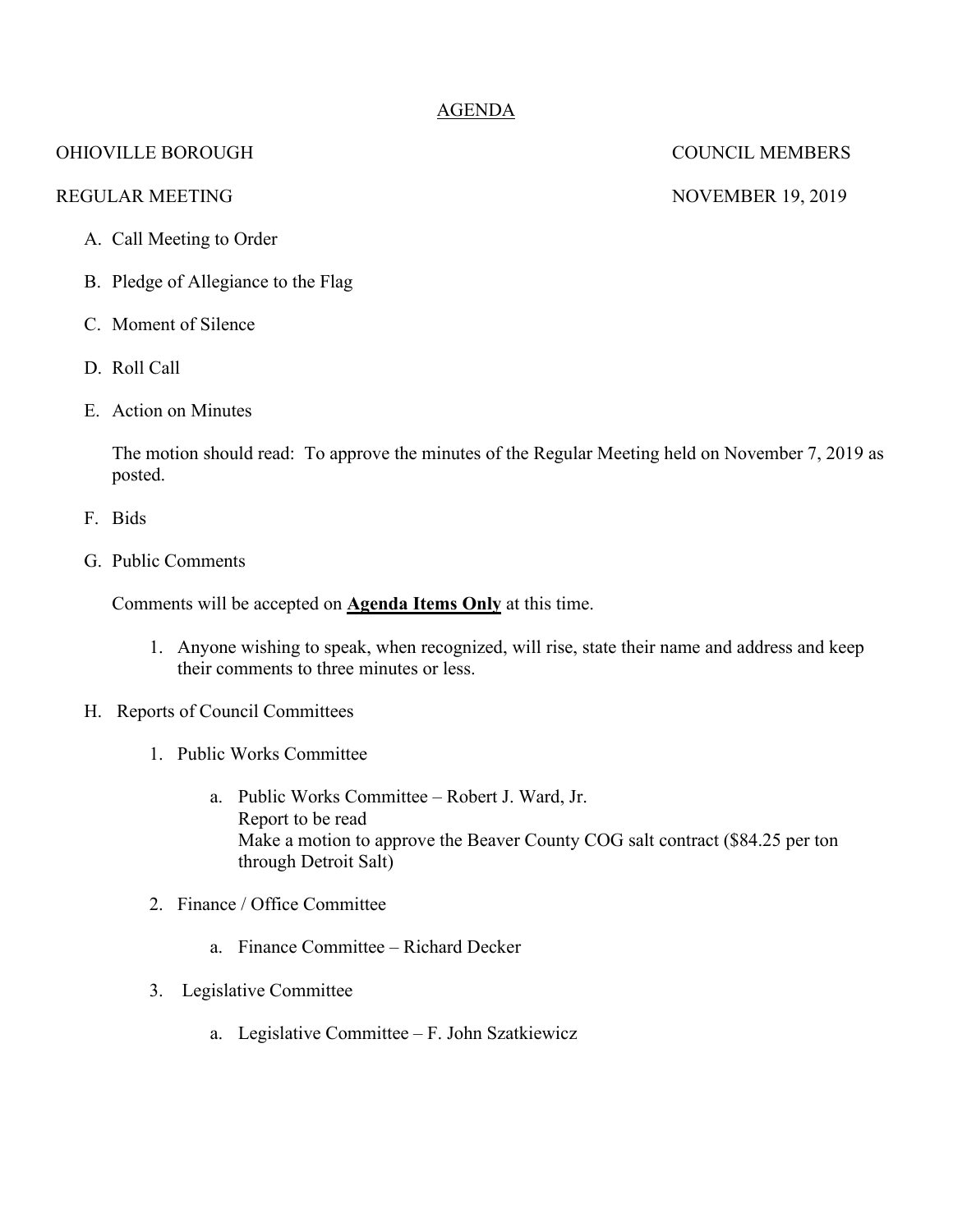#### Page 2

- 4. Public Utilities Committee
	- a. Public Utilities Committee Richard Jackson
- 5. Public Safety Committee
	- a. Fire Committee Denise Cox
	- b. Police Committee Denise Cox
- 6. Recreation Committee
	- a. Recreation Committee Lucas Hill
- I. Reports of Officers
	- 1. Mayor's Report Report to be read
	- 2. Secretary No Report
	- 3. Treasurer
		- a. Treasurer's report submitted for acceptance for the month of October 2019.
			- 1. Treasurer Report (Book Balances)
			- 2. Bank Balances (Page 3 of Bill List No. 11)
			- 3. The motion should read: To accept the Treasurers Report for the month ending October, 2019
	- 4. Planning Commission
	- 5. Emergency Coordinator No report